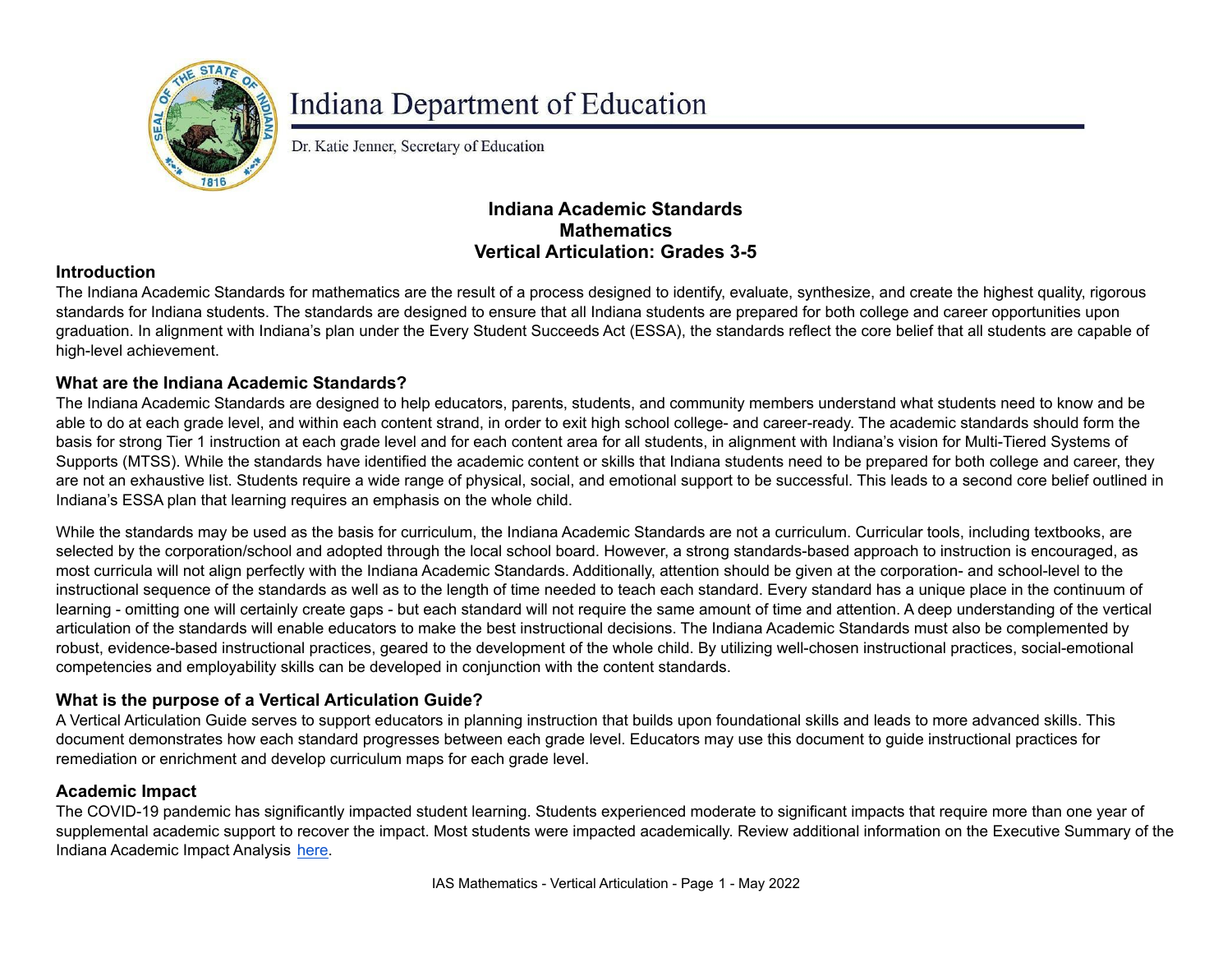| <b>Mathematics - Number Sense</b>                                                                                                                                                                                                                                                                   |                                                                                                                                                                                                                                                            |                                                                                                                                                               |
|-----------------------------------------------------------------------------------------------------------------------------------------------------------------------------------------------------------------------------------------------------------------------------------------------------|------------------------------------------------------------------------------------------------------------------------------------------------------------------------------------------------------------------------------------------------------------|---------------------------------------------------------------------------------------------------------------------------------------------------------------|
| <b>GRADE 3</b>                                                                                                                                                                                                                                                                                      | <b>GRADE 4</b>                                                                                                                                                                                                                                             | <b>GRADE 5</b>                                                                                                                                                |
| 3.NS.1: Read and write whole numbers up to 10,000.<br>Use words, models, standard form, and expanded<br>form to represent and show equivalent forms of<br>whole numbers up to 10,000.                                                                                                               | 4.NS.1: Read and write whole numbers up to<br>1,000,000. Use words, models, standard form, and<br>expanded form to represent and show equivalent<br>forms of whole numbers up to 1,000,000.                                                                |                                                                                                                                                               |
| 3.NS.2: Compare two whole numbers up to 10,000<br>using $> =$ , and $\le$ symbols.                                                                                                                                                                                                                  | 4.NS.2: Compare two whole numbers up to<br>1,000,000 using $>$ , $=$ , and $\lt$ symbols.                                                                                                                                                                  |                                                                                                                                                               |
| 3.NS.3: Understand a fraction, 1/b, as the quantity<br>formed by one part when a whole is partitioned into b<br>equal parts; understand a fraction, a/b, as the<br>quantity formed by a parts of size 1/b. [In grade 3,<br>limit denominators of fractions to 2, 3, 4, 6, 8.]                       | 4.NS.3: Express whole numbers as fractions and<br>recognize fractions that are equivalent to whole<br>numbers. Name and write mixed numbers using<br>objects or pictures. Name and write mixed numbers<br>as improper fractions using objects or pictures. | 5.NS.2: Explain different interpretations of fractions,<br>including: as parts of a whole, parts of a set, and<br>division of whole numbers by whole numbers. |
| 3.NS.4: Represent a fraction, 1/b, on a number line<br>by defining the interval from zero to one as the<br>whole, and partitioning it into b equal parts.<br>Recognize that each part has size 1/b and that the<br>endpoint of the part based at zero locates the<br>number 1/b on the number line. |                                                                                                                                                                                                                                                            |                                                                                                                                                               |
| 3.NS.5: Represent a fraction, a/b, on a number line<br>by marking off lengths 1/b from zero. Recognize that<br>the resulting interval has size a/b, and that its<br>endpoint locates the number a/b on the number line.                                                                             |                                                                                                                                                                                                                                                            |                                                                                                                                                               |
| 3.NS.6: Understand two fractions as equivalent<br>(equal) if they are the same size, based on the same<br>whole or the same point on a number line.                                                                                                                                                 | 4.NS.4: Explain why a fraction, a/b, is equivalent to a<br>fraction, $(n \times a)/(n \times b)$ , by using visual fraction<br>models, with attention to how the number and size of                                                                        |                                                                                                                                                               |
| 3.NS.7: Recognize and generate simple equivalent<br>fractions (e.g., $1/2 = 2/4$ , $4/6 = 2/3$ ). Explain why the                                                                                                                                                                                   | the parts differ even though the two fractions<br>themselves are the same size. Use this principle to<br>recognize and generate equivalent fractions. [In                                                                                                  |                                                                                                                                                               |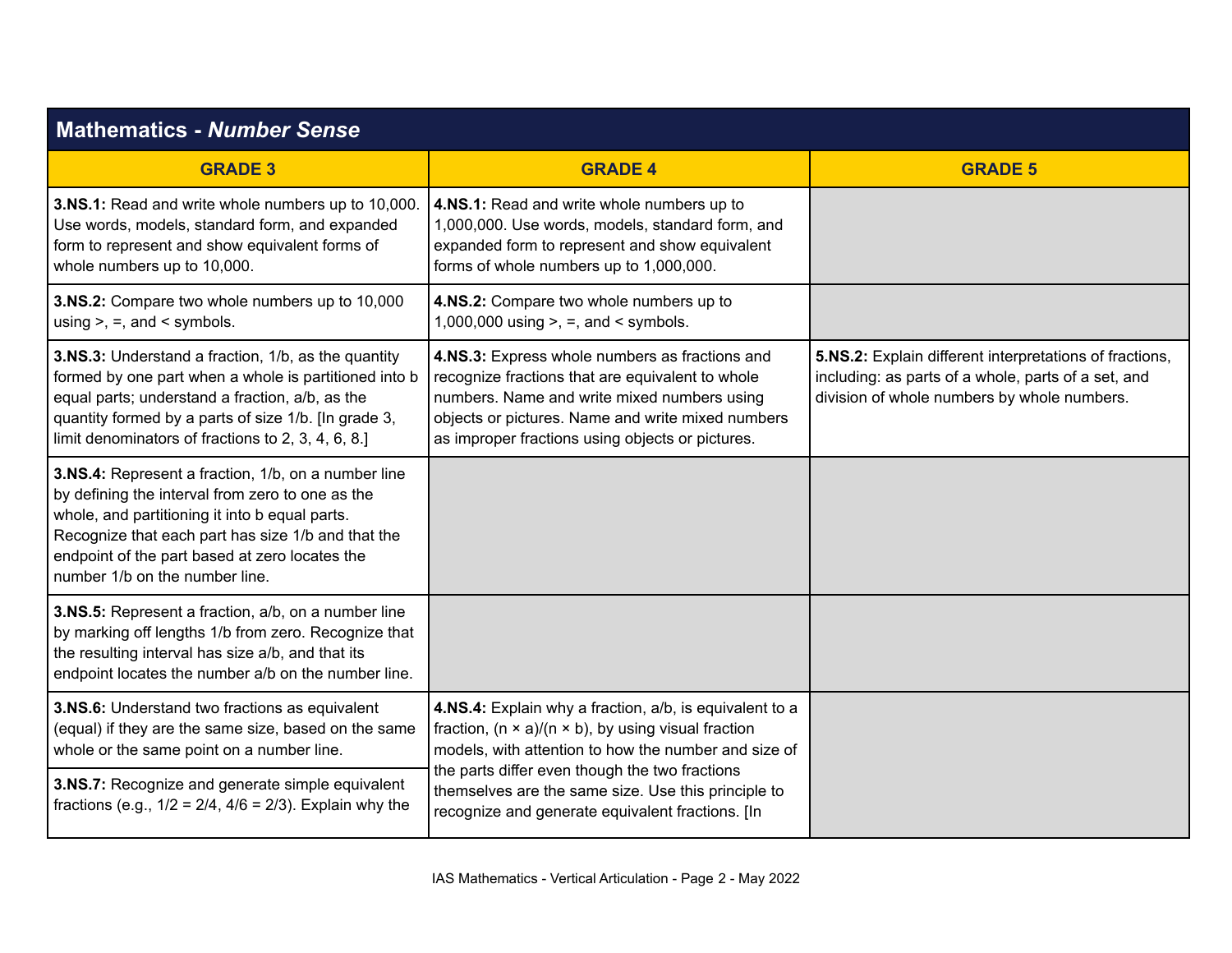| fractions are equivalent (e.g., by using a visual<br>fraction model).                                                                                                                                                                                                                                 | grade 4, limit denominators of fractions to 2, 3, 4, 5,<br>6, 8, 10, 25, 100.]                                                                                                                                                                                                                                                                                                                                                                            |                                                                                                                                                                                                                                                                               |
|-------------------------------------------------------------------------------------------------------------------------------------------------------------------------------------------------------------------------------------------------------------------------------------------------------|-----------------------------------------------------------------------------------------------------------------------------------------------------------------------------------------------------------------------------------------------------------------------------------------------------------------------------------------------------------------------------------------------------------------------------------------------------------|-------------------------------------------------------------------------------------------------------------------------------------------------------------------------------------------------------------------------------------------------------------------------------|
| <b>3.NS.8:</b> Compare two fractions with the same<br>numerator or the same denominator by reasoning<br>about their size based on the same whole. Record<br>the results of comparisons with the symbols $>$ , $=$ , or<br><, and justify the conclusions (e.g., by using a visual<br>fraction model). | 4.NS.5: Compare two fractions with different<br>numerators and different denominators (e.g., by<br>creating common denominators or numerators, or by<br>comparing to a benchmark, such as 0, 1/2, and 1).<br>Recognize comparisons are valid only when the two<br>fractions refer to the same whole. Record the results<br>of comparisons with symbols $>$ , $=$ , or $\lt$ , and justify<br>the conclusions (e.g., by using a visual fraction<br>model). | 5.NS.1: Use a number line to compare and order<br>fractions, mixed numbers, and decimals to<br>thousandths. Write the results using $>$ , $=$ , and $\lt$<br>symbols.                                                                                                         |
|                                                                                                                                                                                                                                                                                                       | 4.NS.6: Write tenths and hundredths in decimal and<br>fraction notations. Use words, models, standard form,<br>and expanded form to represent decimal numbers to<br>hundredths. Know the fraction and decimal<br>equivalents for halves and fourths (e.g., $1/2 = 0.5 =$<br>$0.50$ , $7/4 = 13/4 = 1.75$ ).                                                                                                                                               | 5.NS.6: Understand, interpret, and model percents<br>as part of a hundred (e.g. by using pictures,<br>diagrams, and other visual models).                                                                                                                                     |
|                                                                                                                                                                                                                                                                                                       | 4.NS.7: Compare two decimals to hundredths by<br>reasoning about their size based on the same whole.<br>Record the results of comparisons with the symbols<br>$\ge$ , =, or <, and justify the conclusions (e.g., by using a<br>visual model).                                                                                                                                                                                                            |                                                                                                                                                                                                                                                                               |
|                                                                                                                                                                                                                                                                                                       | 4.NS.8: Find all factor pairs for a whole number in the<br>range one to 100. Recognize that a whole number is<br>a multiple of each of its factors. Determine whether a<br>given whole number in the range one to 100 is a<br>multiple of a given one-digit number.                                                                                                                                                                                       | 5.C.3: Compare the size of a product to the size of<br>one factor on the basis of the size of the other factor.                                                                                                                                                               |
| 3.NS.9: Use place value understanding to round two-<br>and three-digit whole numbers to the nearest 10 or<br>100.                                                                                                                                                                                     | 4.NS.9: Use place value understanding to round<br>multi-digit whole numbers to any given place value.                                                                                                                                                                                                                                                                                                                                                     | 5.NS.3: Recognize the relationship that in a<br>multi-digit number, a digit in one place represents 10<br>times as much as it represents in the place to its<br>right, and inversely, a digit in one place represents<br>1/10 of what it represents in the place to its left. |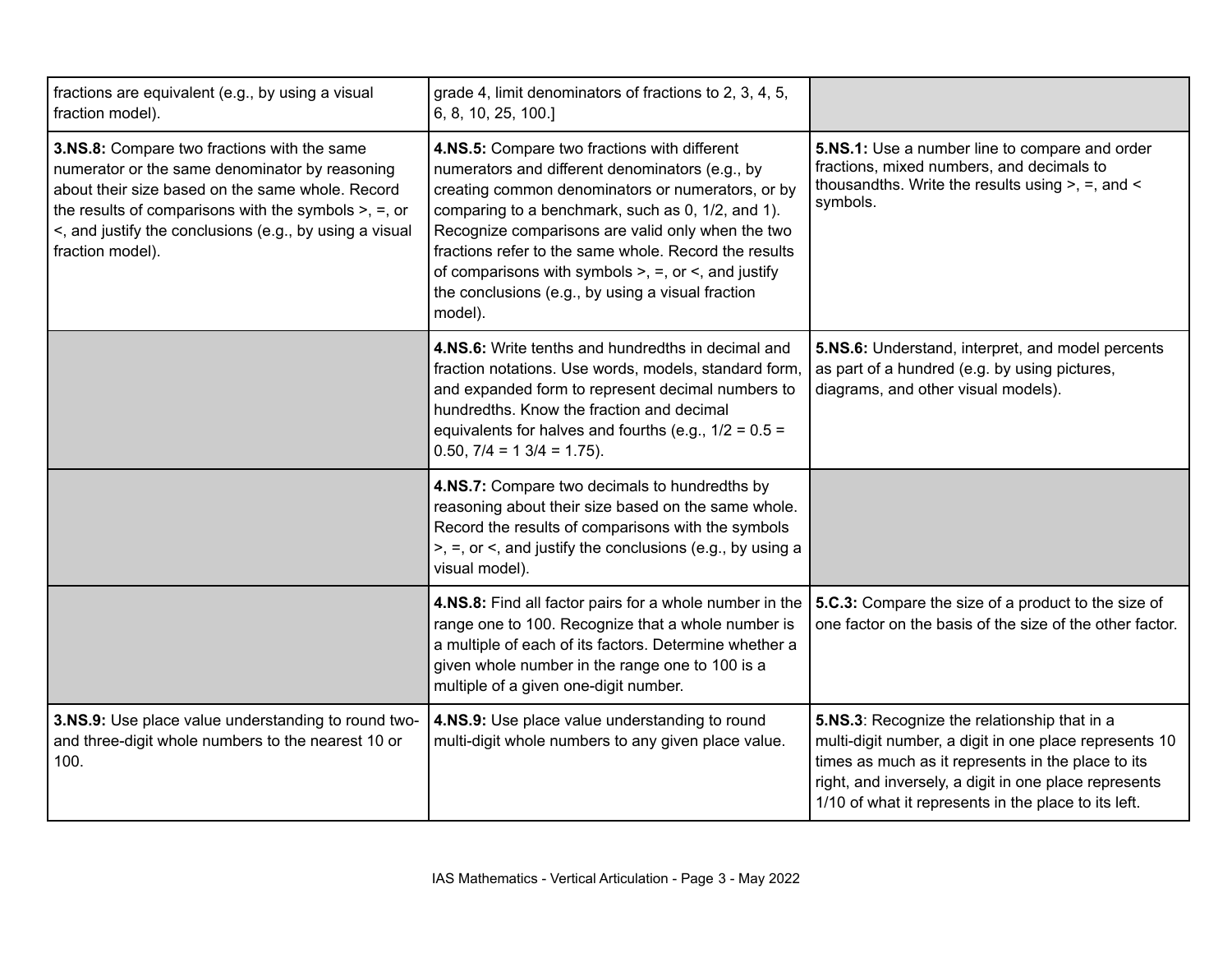|  | 5.NS.4: Explain patterns in the number of zeros of<br>the product when multiplying a number by powers of<br>10, and explain patterns in the placement of the<br>decimal point when a decimal is multiplied or divided<br>by a power of 10. Use whole-number exponents to<br>denote powers of 10. |                                                                                                                  |
|--|--------------------------------------------------------------------------------------------------------------------------------------------------------------------------------------------------------------------------------------------------------------------------------------------------|------------------------------------------------------------------------------------------------------------------|
|  |                                                                                                                                                                                                                                                                                                  | 5.NS.5: Use place value understanding to round<br>decimal numbers up to thousandths to any given<br>place value. |

| <b>Mathematics - Computation</b>                                                                                                                                                                                                                 |                                                                                                                                                                                                                                                          |                                                                                                                                                                                                                         |
|--------------------------------------------------------------------------------------------------------------------------------------------------------------------------------------------------------------------------------------------------|----------------------------------------------------------------------------------------------------------------------------------------------------------------------------------------------------------------------------------------------------------|-------------------------------------------------------------------------------------------------------------------------------------------------------------------------------------------------------------------------|
| <b>GRADE 3</b>                                                                                                                                                                                                                                   | <b>GRADE 4</b>                                                                                                                                                                                                                                           | <b>GRADE 5</b>                                                                                                                                                                                                          |
| 3.C.1: Fluently add and subtract whole numbers<br>within 1000 using strategies and algorithms based on<br>place value, properties of operations, and<br>relationships between addition and subtraction.                                          | 4.C.1: Add and subtract multi-digit whole numbers<br>fluently using a standard algorithmic approach.                                                                                                                                                     |                                                                                                                                                                                                                         |
| 3.C.2: Represent the concept of multiplication of<br>whole numbers with the following models: equal-sized<br>groups, arrays, area models, and equal "jumps" on a<br>number line. Understand the properties of zero and<br>one in multiplication. | 4.C.2: Multiply a whole number of up to four digits by<br>a one-digit whole number and multiply two, two-digit<br>numbers using strategies based on place value and<br>the properties of operations. Describe the strategy<br>and explain the reasoning. | 5.C.1: Multiply multi-digit whole numbers fluently<br>using a standard algorithmic approach.                                                                                                                            |
| 3.C.3: Represent the concept of division of whole<br>numbers with the following models: partitioning,<br>sharing, and an inverse of multiplication. Understand<br>the properties of zero and one in division.                                    | 4.C.3: Find whole-number quotients and remainders<br>with up to four-digit dividends and one-digit divisors,<br>using strategies based on place value, the properties<br>of operations, and/or the relationship between                                  | 5.C.2: Find whole-number quotients and remainders<br>with up to four-digit dividends and two-digit divisors,<br>using strategies based on place value, the properties<br>of operations, and/or the relationship between |
| 3.C.4: Interpret whole-number quotients of whole<br>numbers (e.g., interpret $56 \div 8$ as the number of<br>objects in each share when 56 objects are partitioned<br>equally into 8 shares, or as a number of shares when                       | multiplication and division. Describe the strategy and<br>explain the reasoning.                                                                                                                                                                         | multiplication and division. Describe the strategy and<br>explain the reasoning used.                                                                                                                                   |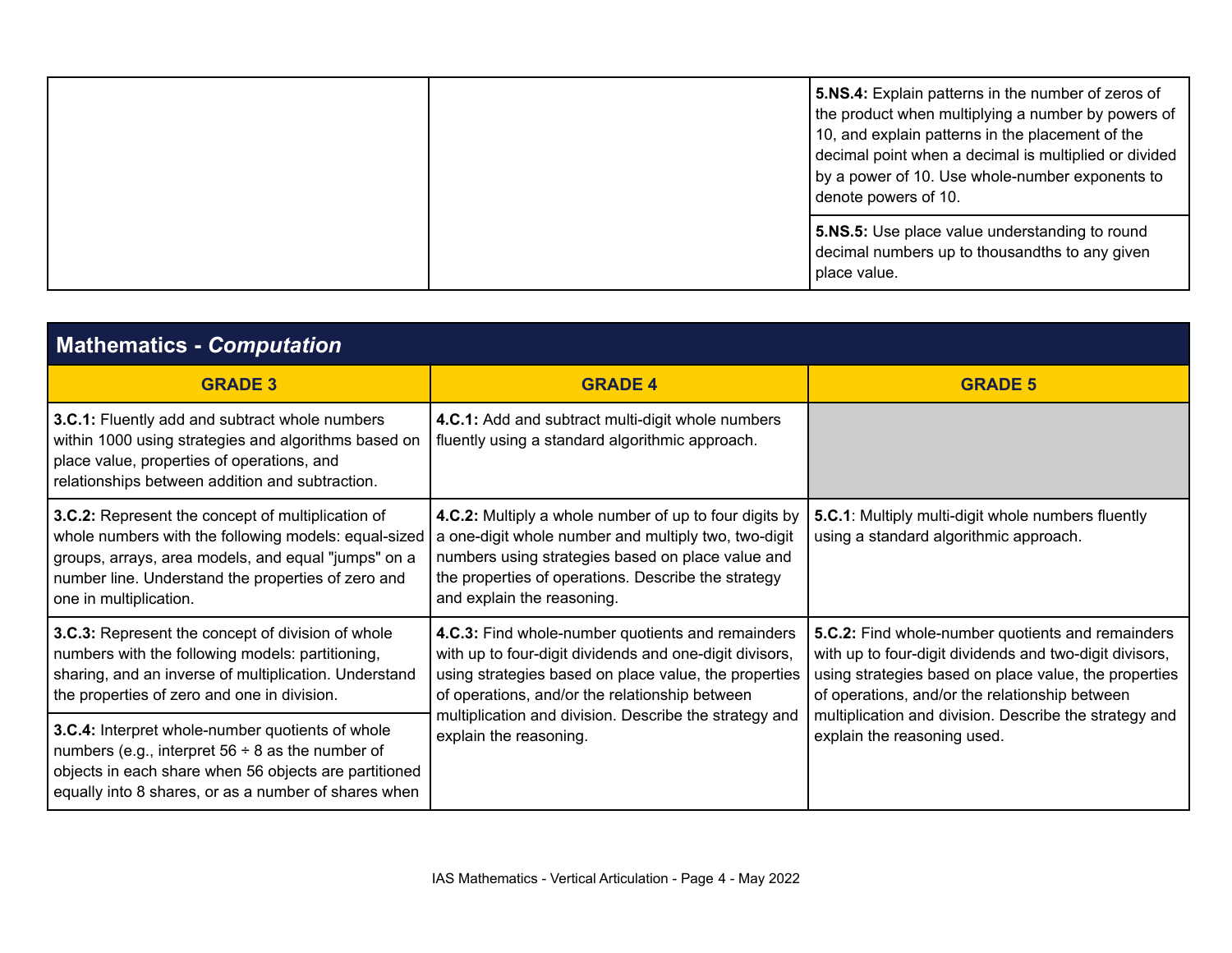| 56 objects are partitioned into equal shares of 8<br>objects each).                                                                                                                                                            |                                                                                                                                                                                                                                                                                                                               |                                                                                                                                                                                                                                                 |
|--------------------------------------------------------------------------------------------------------------------------------------------------------------------------------------------------------------------------------|-------------------------------------------------------------------------------------------------------------------------------------------------------------------------------------------------------------------------------------------------------------------------------------------------------------------------------|-------------------------------------------------------------------------------------------------------------------------------------------------------------------------------------------------------------------------------------------------|
| 3.C.5: Multiply and divide within 100 using strategies,<br>such as the relationship between multiplication and<br>division (e.g., knowing that $8 \times 5 = 40$ , one knows 40<br>$\div$ 5 = 8), or properties of operations. | 4.C.4: Multiply fluently within 100.                                                                                                                                                                                                                                                                                          | 5.C.1: Multiply multi-digit whole numbers fluently<br>using a standard algorithmic approach.                                                                                                                                                    |
| 3.C.6: Demonstrate fluency with mastery of<br>multiplication facts and corresponding division facts of<br>zero to 10.                                                                                                          |                                                                                                                                                                                                                                                                                                                               |                                                                                                                                                                                                                                                 |
|                                                                                                                                                                                                                                | 4.C.5: Add and subtract fractions with common<br>denominators. Decompose a fraction into a sum of<br>fractions with common denominators. Understand<br>addition and subtraction of fractions as combining<br>and separating parts referring to the same whole.                                                                | 5.C.4: Add and subtract fractions with unlike<br>denominators, including mixed numbers.                                                                                                                                                         |
|                                                                                                                                                                                                                                | 4.C.6: Add and subtract mixed numbers with<br>common denominators (e.g., by replacing each<br>mixed number with an equivalent fraction and/or by<br>using properties of operations and the relationship<br>between addition and subtraction).                                                                                 |                                                                                                                                                                                                                                                 |
|                                                                                                                                                                                                                                | 4.C.7: Show how the order in which two numbers are<br>multiplied (commutative property) and how numbers<br>are grouped in multiplication (associative property)<br>will not change the product. Use these properties to<br>show that numbers can be multiplied in any order.<br>Understand and use the distributive property. | 5.C.9: Evaluate expressions with parentheses or<br>brackets involving whole numbers using the<br>commutative properties of addition and multiplication,<br>associative properties of addition and multiplication,<br>and distributive property. |
|                                                                                                                                                                                                                                |                                                                                                                                                                                                                                                                                                                               | 5.C.5: Use visual fraction models and numbers to<br>multiply a fraction by a fraction or a whole number.                                                                                                                                        |
|                                                                                                                                                                                                                                |                                                                                                                                                                                                                                                                                                                               | 5.C.6: Explain why multiplying a positive number by a<br>fraction greater than one results in a product greater<br>than the given number. Explain why multiplying a<br>positive number by a fraction less than one results in                   |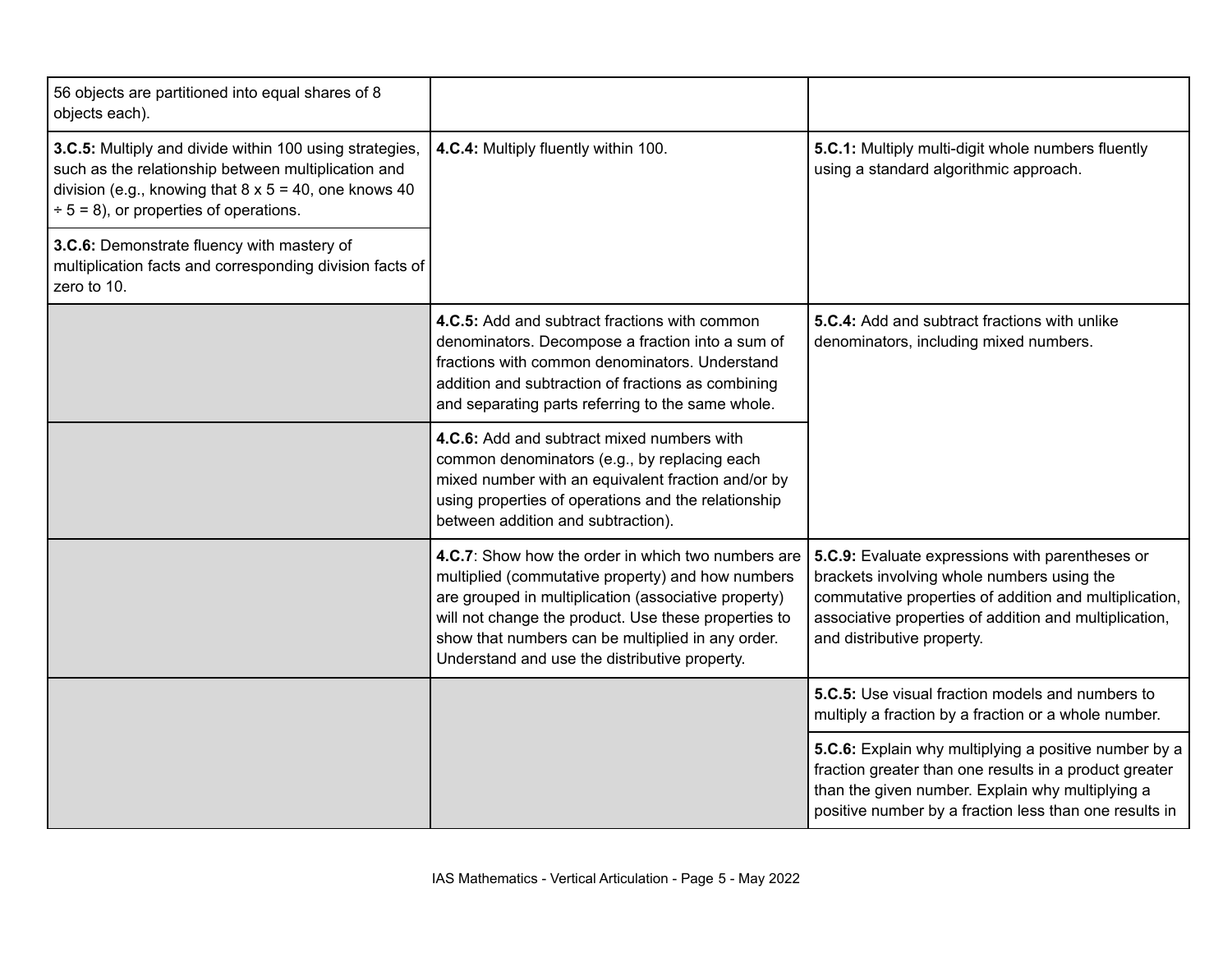|  | a product smaller than the given number. Relate the<br>principle of fraction equivalence, $a/b = (n \times a)/(n \times b)$ ,<br>to the effect of multiplying a/b by one.                                                  |
|--|----------------------------------------------------------------------------------------------------------------------------------------------------------------------------------------------------------------------------|
|  | <b>5.C.7:</b> Use visual fraction models and numbers to<br>divide a unit fraction by a non-zero whole number<br>and to divide a whole number by a unit fraction.                                                           |
|  | 5.C.8: Add, subtract, multiply, and divide decimals to<br>hundredths, using models or drawings and strategies<br>based on place value or the properties of operations.<br>Describe the strategy and explain the reasoning. |

| <b>Mathematics - Algebraic Thinking</b>                                                                                                                                                                                                                             |                                                                                                                                                                                                                                                                                                                                                      |                                                                                                                                                                                                                                                                               |
|---------------------------------------------------------------------------------------------------------------------------------------------------------------------------------------------------------------------------------------------------------------------|------------------------------------------------------------------------------------------------------------------------------------------------------------------------------------------------------------------------------------------------------------------------------------------------------------------------------------------------------|-------------------------------------------------------------------------------------------------------------------------------------------------------------------------------------------------------------------------------------------------------------------------------|
| <b>GRADE 3</b>                                                                                                                                                                                                                                                      | <b>GRADE 4</b>                                                                                                                                                                                                                                                                                                                                       | <b>GRADE 5</b>                                                                                                                                                                                                                                                                |
| 3.AT.1: Solve real-world problems involving addition<br>and subtraction of whole numbers within 1000 (e.g.,<br>by using drawings and equations with a symbol for<br>the unknown number to represent the problem).                                                   | 4.AT.1: Solve real-world problems involving addition<br>and subtraction of multi-digit whole numbers (e.g., by<br>using drawings and equations with a symbol for the<br>unknown number to represent the problem).                                                                                                                                    |                                                                                                                                                                                                                                                                               |
| 3.AT.2: Solve real-world problems involving whole<br>number multiplication and division within 100 in<br>situations involving equal groups, arrays, and<br>measurement quantities (e.g., by using drawings and<br>equations with a symbol for the unknown number to | 4.AT.2: Recognize and apply the relationships<br>between addition and multiplication, between<br>subtraction and division, and the inverse relationship<br>between multiplication and division to solve<br>real-world and other mathematical problems.                                                                                               | <b>5.AT.1:</b> Solve real-world problems involving<br>multiplication and division of whole numbers (e.g. by<br>using equations to represent the problem). In division<br>problems that involve a remainder, explain how the<br>remainder affects the solution to the problem. |
| represent the problem).                                                                                                                                                                                                                                             | 4.AT.4: Solve real-world problems with whole<br>numbers involving multiplicative comparison (e.g., by<br>using drawings and equations with a symbol for the<br>unknown number to represent the problem),<br>distinguishing multiplicative comparison from additive<br>comparison. [In grade 4, division problems should not<br>include a remainder.] |                                                                                                                                                                                                                                                                               |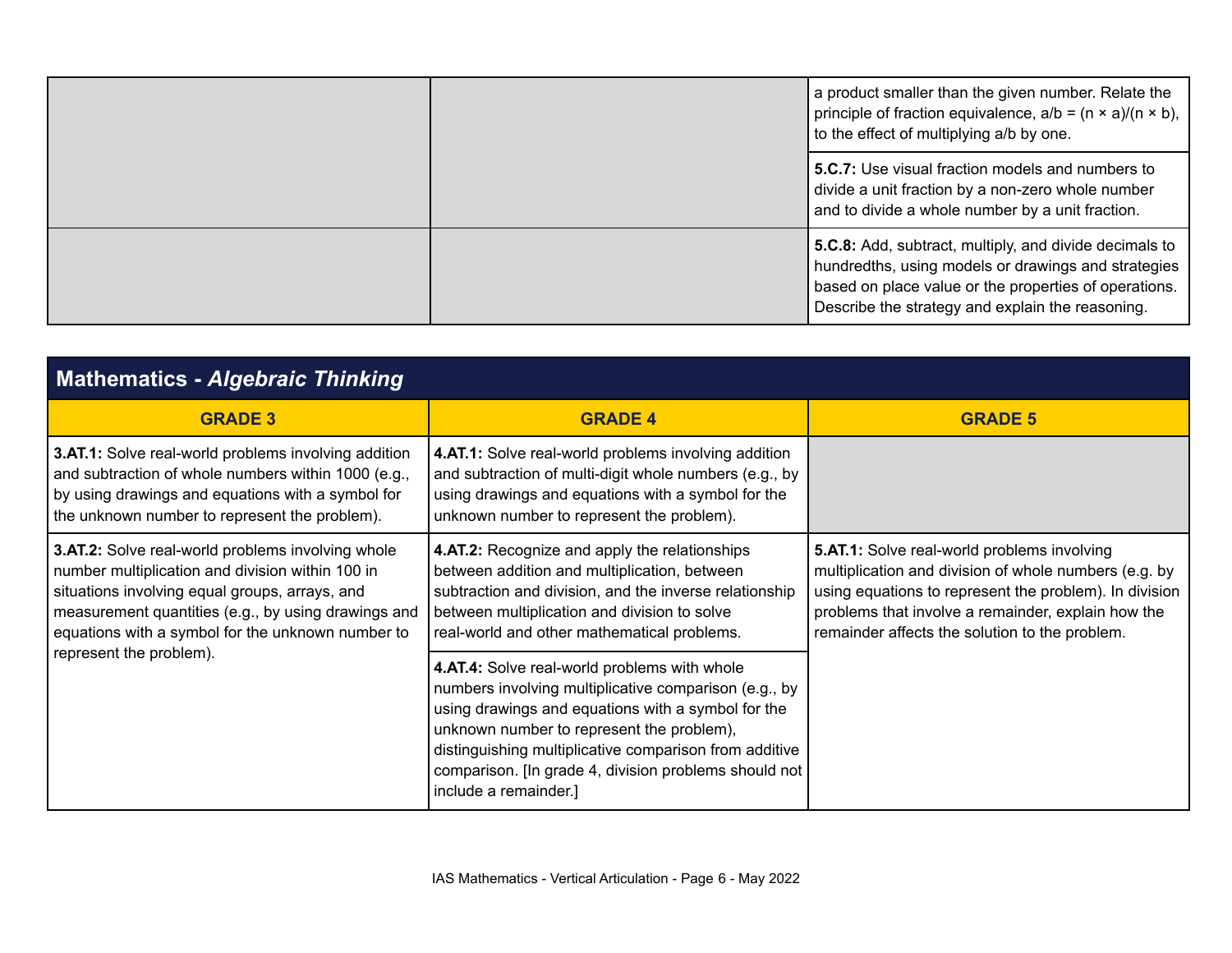| 3.AT.3: Solve two-step real-world problems using the<br>four operations of addition, subtraction, multiplication<br>and division (e.g., by using drawings and equations<br>with a symbol for the unknown number to represent<br>the problem). |                                                                                                                                                                                                                                                                              |                                                                                                                                                                                                                                                                                                                                                                                 |
|-----------------------------------------------------------------------------------------------------------------------------------------------------------------------------------------------------------------------------------------------|------------------------------------------------------------------------------------------------------------------------------------------------------------------------------------------------------------------------------------------------------------------------------|---------------------------------------------------------------------------------------------------------------------------------------------------------------------------------------------------------------------------------------------------------------------------------------------------------------------------------------------------------------------------------|
| 3.AT.4: Interpret a multiplication equation as equal<br>groups (e.g., interpret $5 \times 7$ as the total number of<br>objects in 5 groups of 7 objects each). Represent<br>verbal statements of equal groups as multiplication<br>equations. | 4.AT.3: Interpret a multiplication equation as a<br>comparison (e.g., interpret $35 = 5 \times 7$ as a statement<br>that 35 is 5 times as many as 7, and 7 times as many<br>as 5). Represent verbal statements of multiplicative<br>comparisons as multiplication equations. |                                                                                                                                                                                                                                                                                                                                                                                 |
| 3.AT.5: Determine the unknown whole number in a<br>multiplication or division equation relating three whole<br>numbers.                                                                                                                       |                                                                                                                                                                                                                                                                              |                                                                                                                                                                                                                                                                                                                                                                                 |
| 3.AT.6: Create, extend, and give an appropriate rule<br>for number patterns within 100 (including patterns in<br>the additions table or multiplication table).                                                                                | 4.AT.6: Describe a relationship between two<br>variables and use it to find a second number when a<br>first number is given. Generate a number pattern that<br>follows a given rule.                                                                                         | 5.AT.8: Define and use up to two variables to write<br>linear expressions that arise from real-world<br>problems and evaluate them for given values.                                                                                                                                                                                                                            |
|                                                                                                                                                                                                                                               | 4.AT.5: Solve real-world problems involving addition<br>and subtraction of fractions referring to the same<br>whole and having common denominators (e.g., by<br>using visual fraction models and equations to<br>represent the problem).                                     | 5.AT.2: Solve real-world problems involving addition<br>and subtraction of fractions referring to the same<br>whole, including cases of unlike denominators (e.g.,<br>by using visual fraction models and equations to<br>represent the problem). Use benchmark fractions and<br>number sense of fractions to estimate mentally and<br>assess whether the answer is reasonable. |
|                                                                                                                                                                                                                                               |                                                                                                                                                                                                                                                                              | 5.AT.3: Solve real-world problems involving<br>multiplication of fractions, including mixed numbers<br>(e.g., by using visual fraction models and equations<br>to represent the problem).                                                                                                                                                                                       |
|                                                                                                                                                                                                                                               |                                                                                                                                                                                                                                                                              | 5.AT.4: Solve real-world problems involving division<br>of unit fractions by non-zero whole numbers, and<br>division of whole numbers by unit fractions (e.g., by<br>using visual fraction models and equations to<br>represent the problem).                                                                                                                                   |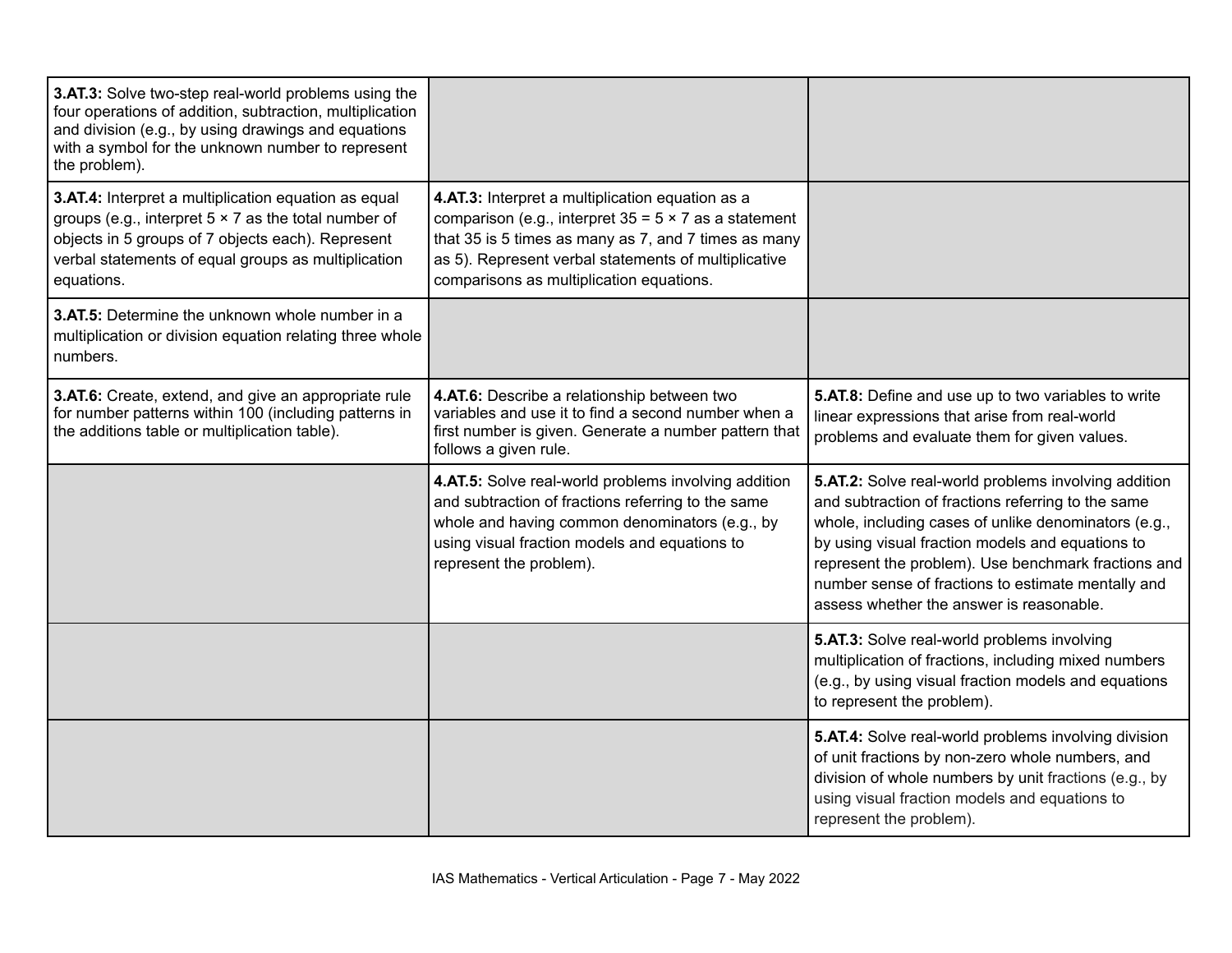|  | <b>5.AT.5:</b> Solve real-world problems involving addition,<br>subtraction, multiplication, and division with decimals<br>to hundredths, including problems that involve money<br>in decimal notation (e.g., by using equations, models<br>or drawings, and strategies based on place value or<br>properties of operations to represent the problem). |
|--|--------------------------------------------------------------------------------------------------------------------------------------------------------------------------------------------------------------------------------------------------------------------------------------------------------------------------------------------------------|
|  | <b>5.AT.6:</b> Graph points with whole number coordinates<br>on a coordinate plane. Explain how the coordinates<br>relate the point as the distance from the origin on<br>each axis, with the convention that the names of the<br>two axes and the coordinates correspond (e.g.,<br>x-axis and x-coordinate, y-axis and y-coordinate).                 |
|  | <b>5.AT.7:</b> Represent real-world problems and equations<br>by graphing ordered pairs in the first quadrant of the<br>coordinate plane, and interpret coordinate values of<br>points in the context of the situation.                                                                                                                                |

| <b>Mathematics - Geometry</b>                                                                                                                                                                                                                                         |                                                                                                                                                                                         |                                                                                                                                                                                                                                       |
|-----------------------------------------------------------------------------------------------------------------------------------------------------------------------------------------------------------------------------------------------------------------------|-----------------------------------------------------------------------------------------------------------------------------------------------------------------------------------------|---------------------------------------------------------------------------------------------------------------------------------------------------------------------------------------------------------------------------------------|
| <b>GRADE 3</b>                                                                                                                                                                                                                                                        | <b>GRADE 4</b>                                                                                                                                                                          | <b>GRADE 5</b>                                                                                                                                                                                                                        |
| 3.G.1: Identify and describe the following: cube,<br>sphere, prism, pyramid, cone, and cylinder.                                                                                                                                                                      |                                                                                                                                                                                         |                                                                                                                                                                                                                                       |
| 3.G.2: Understand that shapes (e.g., rhombuses,<br>rectangles, and others) may share attributes (e.g.,<br>having four sides), and that the shared attributes can<br>define a larger category (e.g., quadrilaterals).<br>Recognize and draw rhombuses, rectangles, and | 4.G.1: Identify, describe, and draw parallelograms,<br>rhombuses, and trapezoids using appropriate tools<br>(e.g., ruler, straightedge and technology).                                 | 5.G.1: Identify, describe, and draw triangles (right,<br>acute, obtuse) and circles using appropriate tools<br>(e.g., ruler or straightedge, compass, and<br>technology). Understand the relationship between<br>radius and diameter. |
| squares as examples of quadrilaterals. Recognize<br>and draw examples of quadrilaterals that do not<br>belong to any of these subcategories.                                                                                                                          | 4.G.5: Classify triangles and quadrilaterals based on<br>the presence or absence of parallel or perpendicular<br>lines, or the presence or absence of angles (right,<br>acute, obtuse). | 5.G.2: Identify and classify polygons including<br>quadrilaterals, pentagons, hexagons, and triangles<br>(equilateral, isosceles, scalene, right, acute, and<br>obtuse) based on angle measures and sides.                            |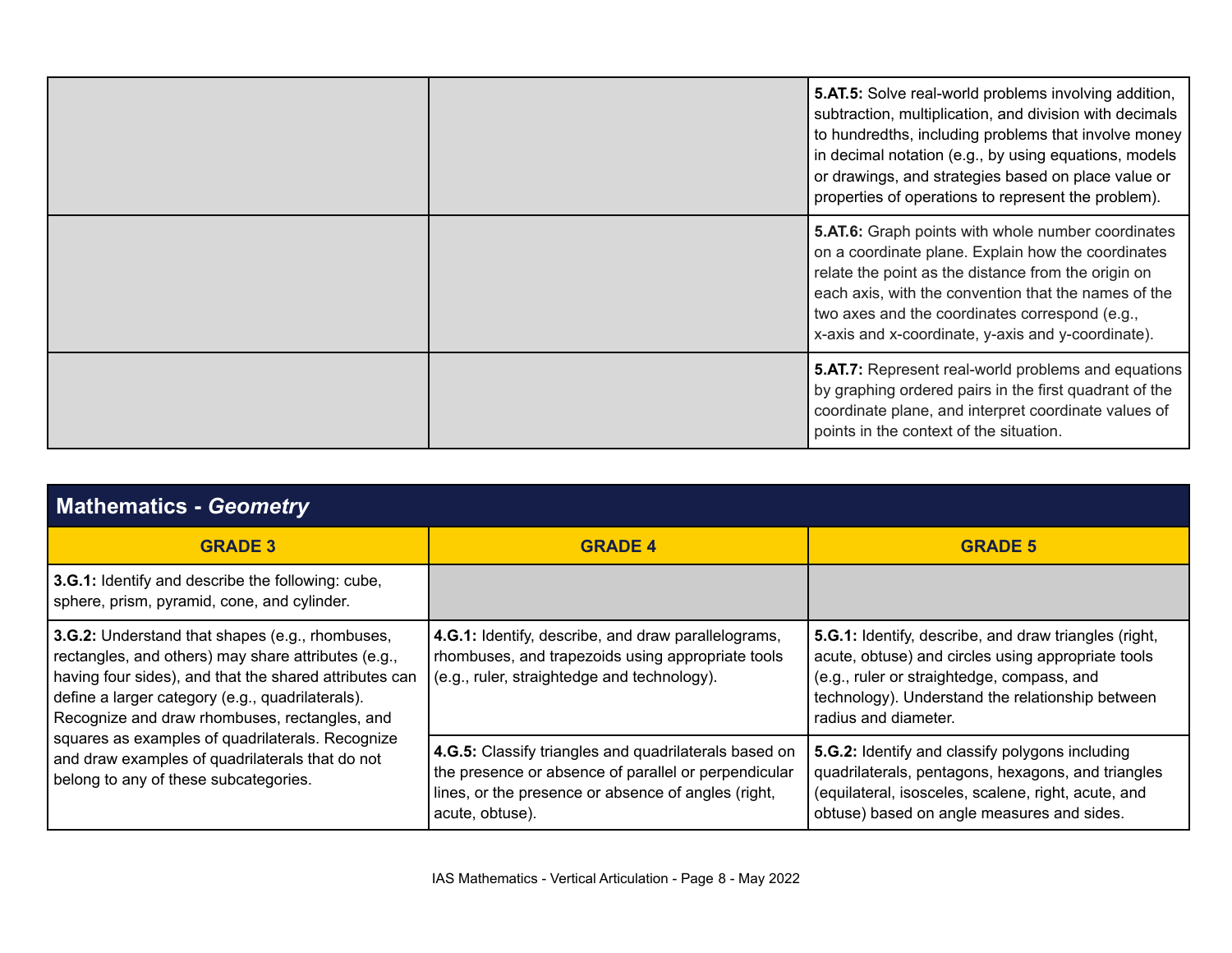|                                                                                                                                                                                                              |                                                                                                                                                                                                                                          | Classify polygons in a hierarchy based on properties. |
|--------------------------------------------------------------------------------------------------------------------------------------------------------------------------------------------------------------|------------------------------------------------------------------------------------------------------------------------------------------------------------------------------------------------------------------------------------------|-------------------------------------------------------|
| 3.G.3: Identify, describe and draw points, lines and<br>line segments using appropriate tools (e.g., ruler,<br>straightedge, and technology), and use these terms<br>when describing two-dimensional shapes. | 4.G.3: Recognize angles as geometric shapes that<br>are formed wherever two rays share a common<br>endpoint.                                                                                                                             |                                                       |
|                                                                                                                                                                                                              | 4.G.4: Identify, describe, and draw rays, angles<br>(right, acute, obtuse), and perpendicular and parallel<br>lines using appropriate tools (e.g., ruler, straightedge<br>and technology). Identify these in two-dimensional<br>figures. |                                                       |
| 3.G.4: Partition shapes into parts with equal areas.<br>Express the area of each part as a unit fraction of the<br>whole (1/2, 1/3, 1/4, 1/6, 1/8).                                                          |                                                                                                                                                                                                                                          |                                                       |
|                                                                                                                                                                                                              | 4.G.2: Recognize and draw lines of symmetry in<br>two-dimensional figures. Identify figures that have<br>lines of symmetry.                                                                                                              |                                                       |

| <b>GRADE 3</b>                                                                                                                                                                                                                                                                                                                                                                                                      | <b>GRADE 4</b>                                                                                                                                                                                                                                                                                                           | <b>GRADE 5</b>                                                                                                                                                                    |
|---------------------------------------------------------------------------------------------------------------------------------------------------------------------------------------------------------------------------------------------------------------------------------------------------------------------------------------------------------------------------------------------------------------------|--------------------------------------------------------------------------------------------------------------------------------------------------------------------------------------------------------------------------------------------------------------------------------------------------------------------------|-----------------------------------------------------------------------------------------------------------------------------------------------------------------------------------|
| 3.M.1: Estimate and measure the mass of objects in<br>grams (g) and kilograms (kg) and the volume of<br>objects in quarts (qt), gallons (gal), and liters (I).<br>Add, subtract, multiply, or divide to solve one-step<br>real-world problems involving masses or volumes<br>that are given in the same units (e.g., by using<br>drawings, such as a beaker with a measurement<br>scale, to represent the problem). | <b>4.M.2:</b> Know relative sizes of measurement units<br>within one system of units, including km, m, cm; kg,<br>g; lb, oz; l, ml; hr, min, sec. Express measurements in<br>a larger unit in terms of a smaller unit within a single<br>system of measurement. Record measurement<br>equivalents in a two-column table. | 5.M.1: Convert among different-sized standard<br>measurement units within a given measurement<br>system, and use these conversions in solving<br>multi-step, real-world problems. |
|                                                                                                                                                                                                                                                                                                                                                                                                                     | 4.M.3: Use the four operations to solve real-world<br>problems involving distances, intervals of time,<br>volumes, masses of objects, and money. Include<br>addition and subtraction problems involving simple<br>fractions and problems that require expressing                                                         |                                                                                                                                                                                   |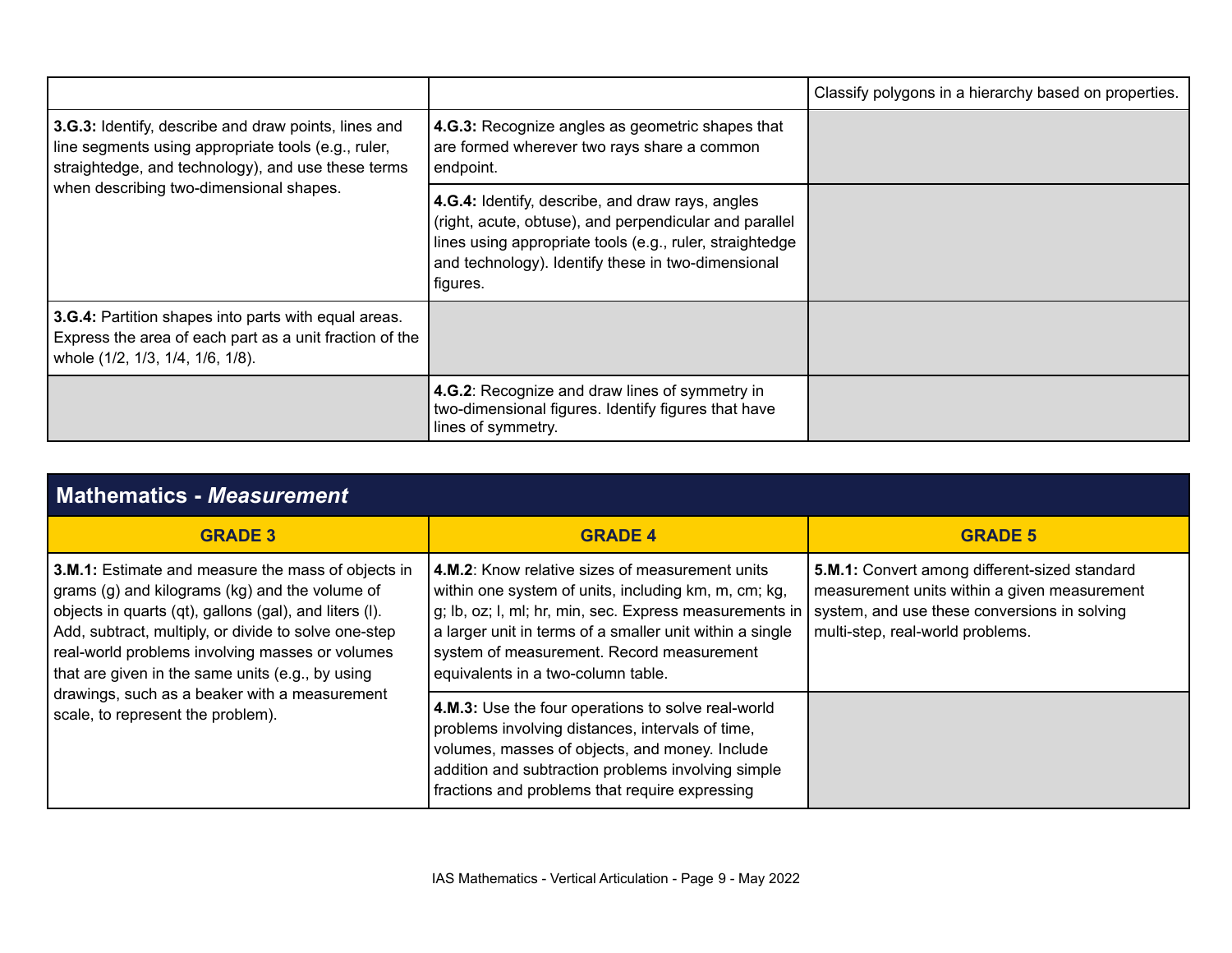|                                                                                                                                                                                                                                                                                                                                    | measurements given in a larger unit in terms of a<br>smaller unit.                                                                                                                                                                                                                                                                                               |                                                                                                                                                                                                                                                                                                                                                                           |
|------------------------------------------------------------------------------------------------------------------------------------------------------------------------------------------------------------------------------------------------------------------------------------------------------------------------------------|------------------------------------------------------------------------------------------------------------------------------------------------------------------------------------------------------------------------------------------------------------------------------------------------------------------------------------------------------------------|---------------------------------------------------------------------------------------------------------------------------------------------------------------------------------------------------------------------------------------------------------------------------------------------------------------------------------------------------------------------------|
| 3.M.2: Choose and use appropriate units and tools to<br>estimate and measure length, weight, and<br>temperature. Estimate and measure length to a<br>quarter-inch, weight in pounds, and temperature in<br>degrees (Celsius and Fahrenheit).                                                                                       | 4.M.1: Measure length to the nearest quarter-inch,<br>eighth-inch, and millimeter.                                                                                                                                                                                                                                                                               |                                                                                                                                                                                                                                                                                                                                                                           |
|                                                                                                                                                                                                                                                                                                                                    | 4.M.3: Use the four operations to solve real-world<br>problems involving distances, intervals of time,<br>volumes, masses of objects, and money. Include<br>addition and subtraction problems involving simple<br>fractions and problems that require expressing<br>measurements given in a larger unit in terms of a<br>smaller unit.                           |                                                                                                                                                                                                                                                                                                                                                                           |
| 3.M.3: Tell and write time to the nearest minute from<br>analog clocks, using a.m. and p.m., and measure<br>time intervals in minutes. Solve real-world problems<br>involving addition and subtraction of time intervals in<br>minutes.                                                                                            | 4.M.3: Use the four operations to solve real-world<br>problems involving distances, intervals of time,<br>volumes, masses of objects, and money. Include<br>addition and subtraction problems involving simple<br>fractions and problems that require expressing<br>measurements given in a larger unit in terms of a<br>smaller unit.                           |                                                                                                                                                                                                                                                                                                                                                                           |
| 3.M.4: Find the value of any collection of coins and<br>bills. Write amounts less than a dollar using the $\phi$<br>symbol and write larger amounts using the \$ symbol<br>in the form of dollars and cents (e.g., \$4.59). Solve<br>real-world problems to determine whether there is<br>enough money to make a purchase.         | 4.M.3: Use the four operations to solve real-world<br>problems involving distances, intervals of time,<br>volumes, masses of objects, and money. Include<br>addition and subtraction problems involving simple<br>fractions and problems that require expressing<br>measurements given in a larger unit in terms of a<br>smaller unit.                           |                                                                                                                                                                                                                                                                                                                                                                           |
| 3.M.5: Find the area of a rectangle with<br>whole-number side lengths by modeling with unit<br>squares, and show that the area is the same as<br>would be found by multiplying the side lengths.<br>Identify and draw rectangles with the same perimeter<br>and different areas or with the same area and<br>different perimeters. | 4.M.4: Apply the area and perimeter formulas for<br>rectangles to solve real-world problems and other<br>mathematical problems. Recognize area as additive<br>and find the area of complex shapes composed of<br>rectangles by decomposing them into<br>non-overlapping rectangles and adding the areas of<br>the non-overlapping parts; apply this technique to | 5.M.2: Find the area of a rectangle with fractional<br>side lengths by modeling with unit squares of the<br>appropriate unit fraction side lengths, and show that<br>the area is the same as would be found by<br>multiplying the side lengths. Multiply fractional side<br>lengths to find areas of rectangles, and represent<br>fraction products as rectangular areas. |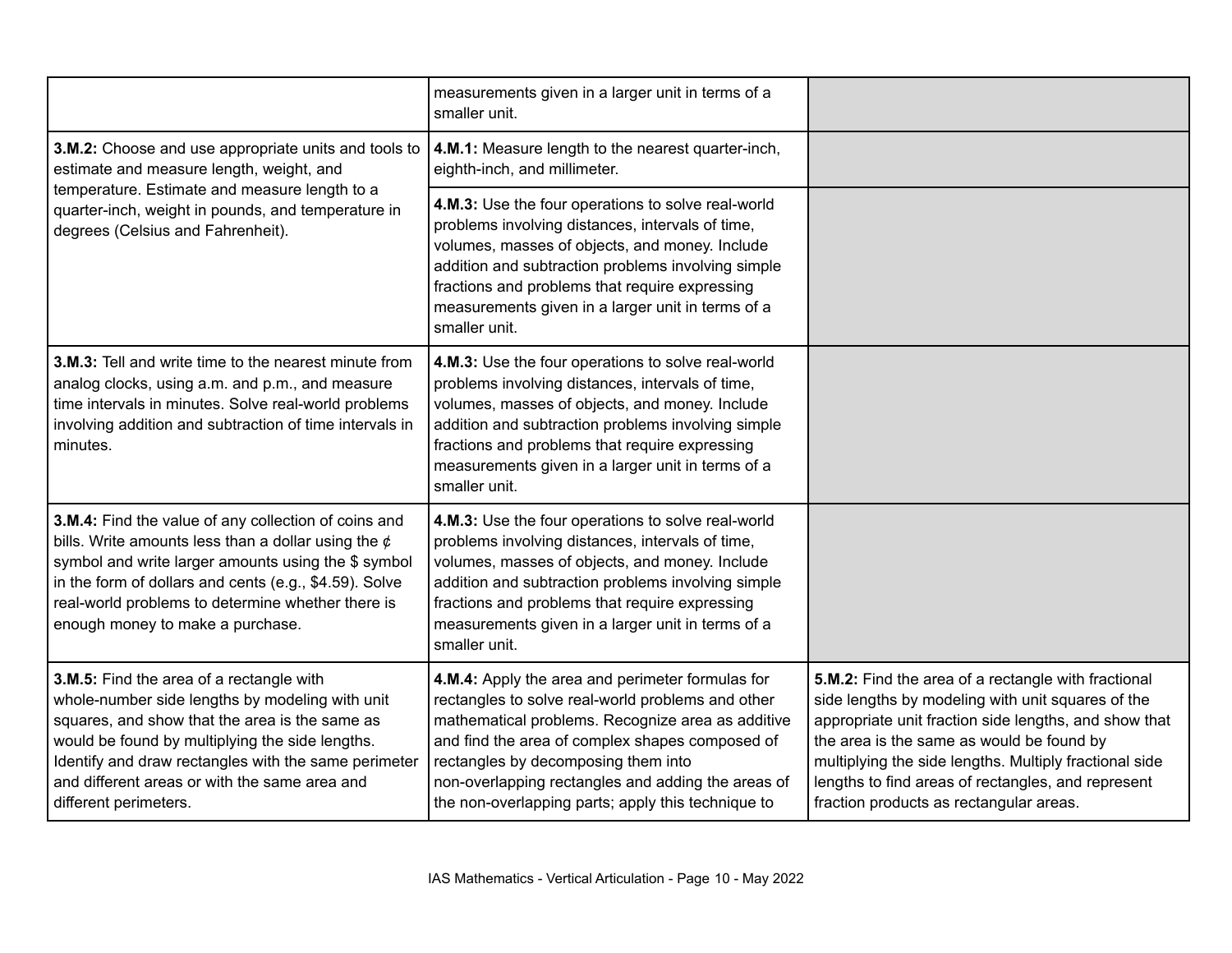| 3.M.6: Multiply side lengths to find areas of<br>rectangles with whole-number side lengths to solve<br>real-world problems and other mathematical<br>problems, and represent whole-number products as<br>rectangular areas in mathematical reasoning.<br>3.M.7: Find perimeters of polygons given the side<br>lengths or by finding an unknown side length. | solve real-world problems and other mathematical<br>problems involving shapes.                                                                                                                                                                                                                                                                                                                                                                                                                                 | 5.M.3: Develop and use formulas for the area of<br>triangles, parallelograms and trapezoids. Solve<br>real-world and other mathematical problems that<br>involve perimeter and area of triangles,<br>parallelograms and trapezoids, using appropriate<br>units for measures. |
|-------------------------------------------------------------------------------------------------------------------------------------------------------------------------------------------------------------------------------------------------------------------------------------------------------------------------------------------------------------|----------------------------------------------------------------------------------------------------------------------------------------------------------------------------------------------------------------------------------------------------------------------------------------------------------------------------------------------------------------------------------------------------------------------------------------------------------------------------------------------------------------|------------------------------------------------------------------------------------------------------------------------------------------------------------------------------------------------------------------------------------------------------------------------------|
|                                                                                                                                                                                                                                                                                                                                                             | 4.M.5: Understand that an angle is measured with<br>reference to a circle, with its center at the common<br>endpoint of the rays, by considering the fraction of<br>the circular arc between the points where the two<br>rays intersect the circle. Understand an angle that<br>turns through 1/360 of a circle is called a "one-degree<br>angle," and can be used to measure other angles.<br>Understand an angle that turns through n one-degree<br>angles is said to have an angle measure of n<br>degrees. |                                                                                                                                                                                                                                                                              |
|                                                                                                                                                                                                                                                                                                                                                             | 4.M.6: Measure angles in whole-number degrees<br>using appropriate tools. Sketch angles of specified<br>measure.                                                                                                                                                                                                                                                                                                                                                                                               |                                                                                                                                                                                                                                                                              |
|                                                                                                                                                                                                                                                                                                                                                             |                                                                                                                                                                                                                                                                                                                                                                                                                                                                                                                | 5.M.4 Find the volume of a right rectangular prism<br>with whole-number side lengths by packing it with<br>unit cubes, and show that the volume is the same as<br>would be found by multiplying the edge lengths or<br>multiplying the height by the area of the base.       |
|                                                                                                                                                                                                                                                                                                                                                             |                                                                                                                                                                                                                                                                                                                                                                                                                                                                                                                | <b>5.M.5</b> . Apply the formulas $V = I \times w \times h$ and $V = B \times h$<br>for right rectangular prisms to find volumes of right<br>rectangular prisms with whole-number edge lengths<br>to solve real-world problems and other mathematical<br>problems.           |